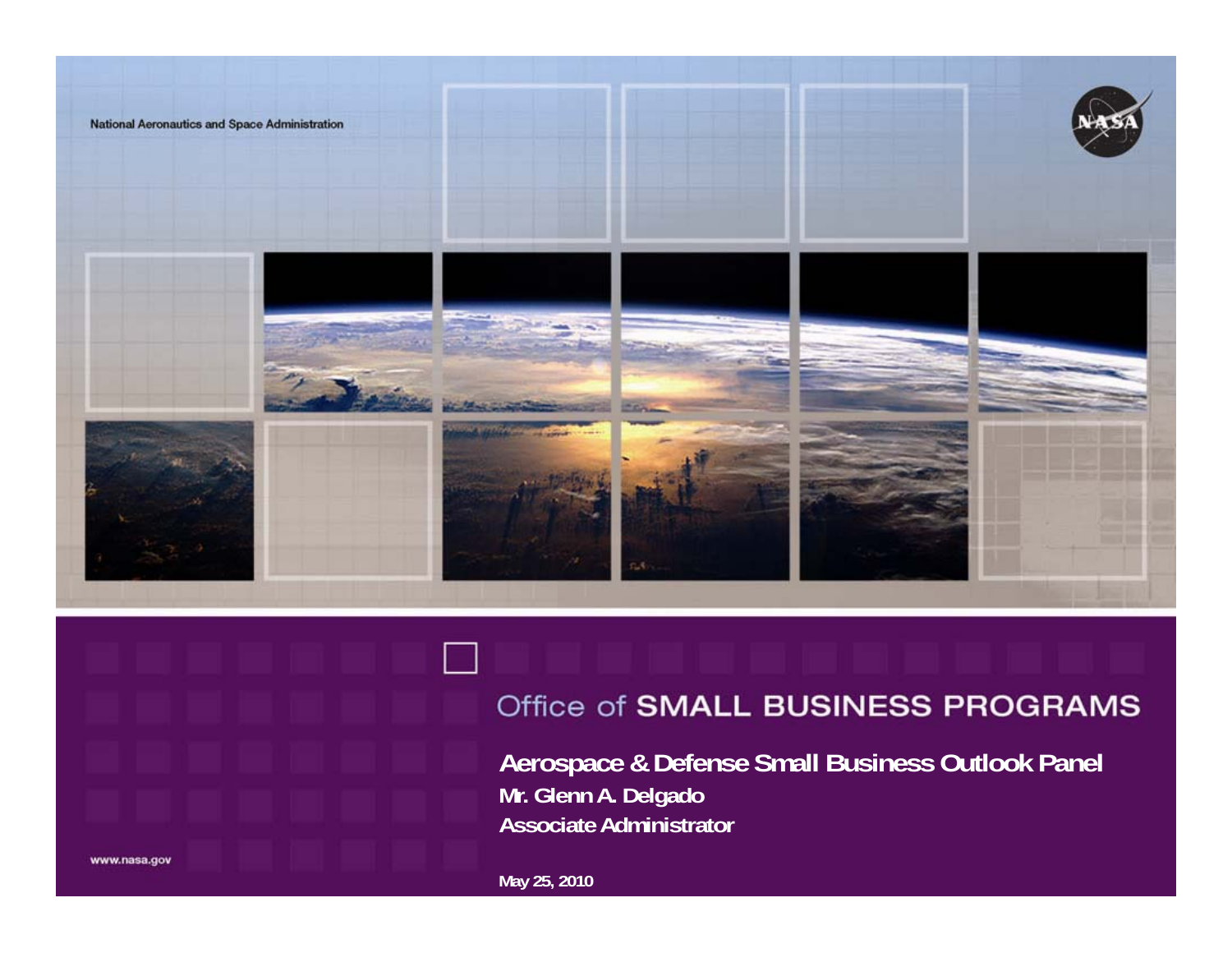## Prime Metrics Update



#### **NASA FY09 Prime Goals vs. Actual Percentages** as of September 30, 2009

FY09 Data Generated December 22, 2009 from FPDS-NG



National Aeronautics and Space Administration **Constrainers OFFICE OF SMALL BUSINESS PROGRAMS**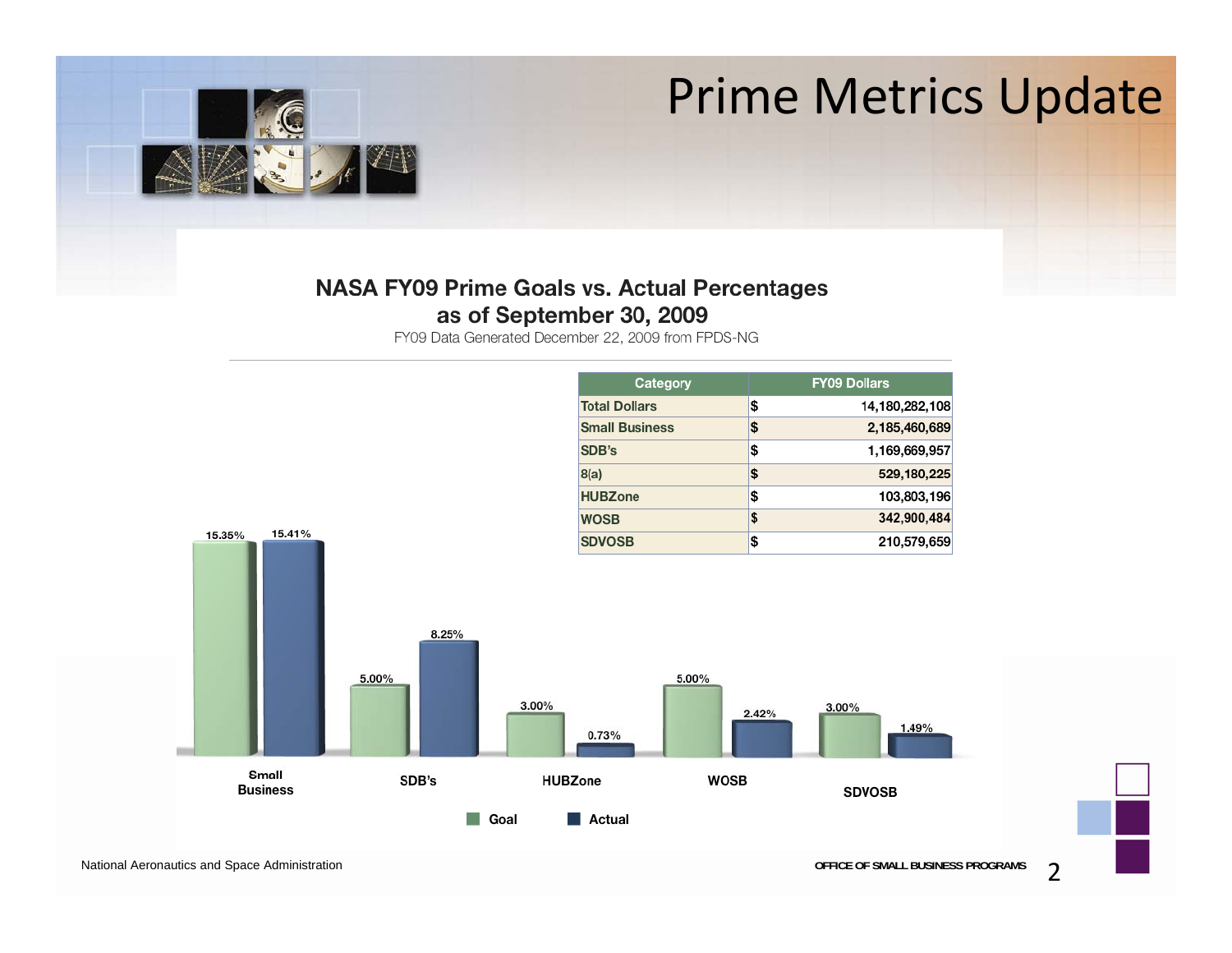

## Subcontracting Metrics Update

#### **NASA FY09 Subcontracting Goals vs. Actual Percentages End of Year**

Data Generated January 12, 2010 from eSRS

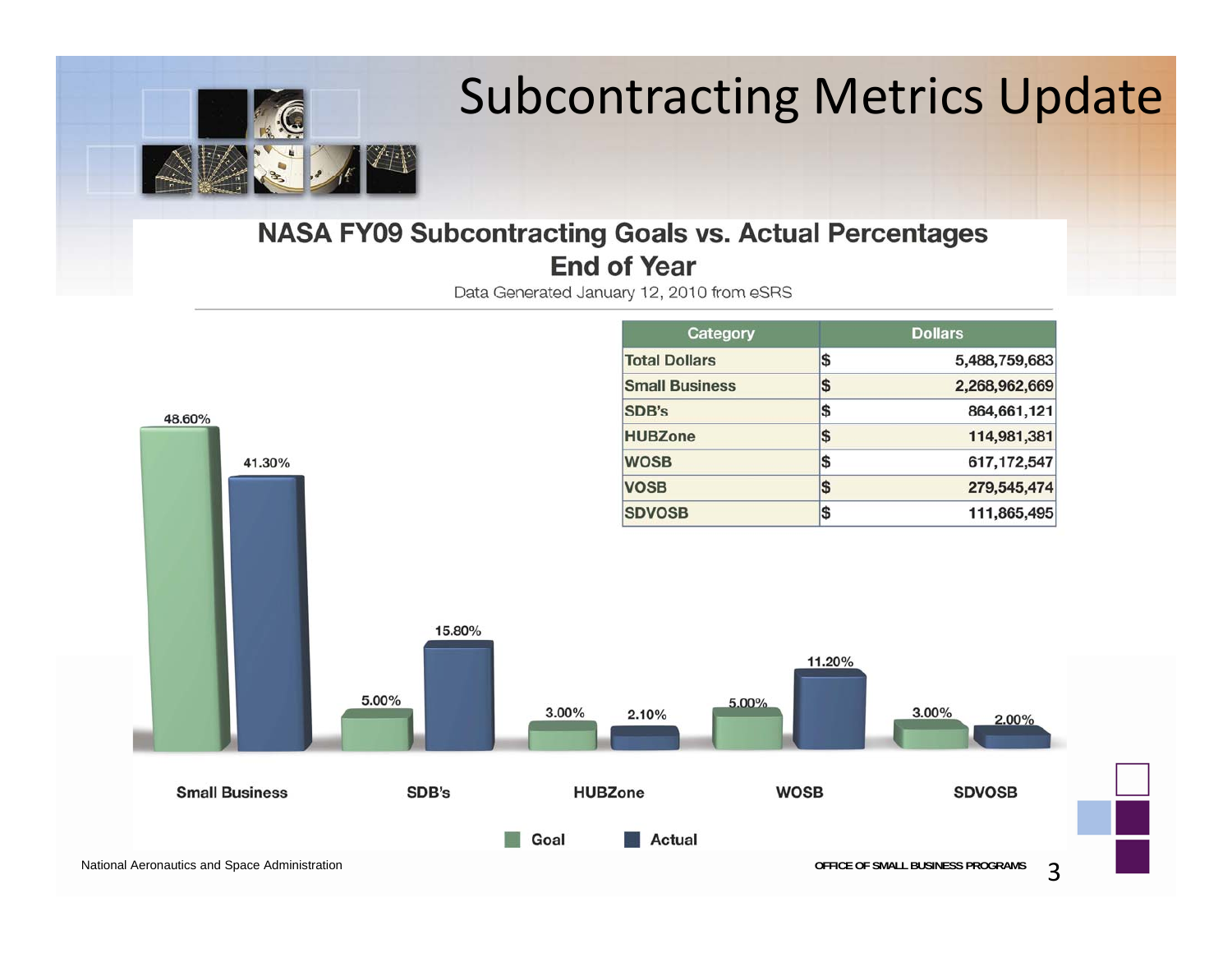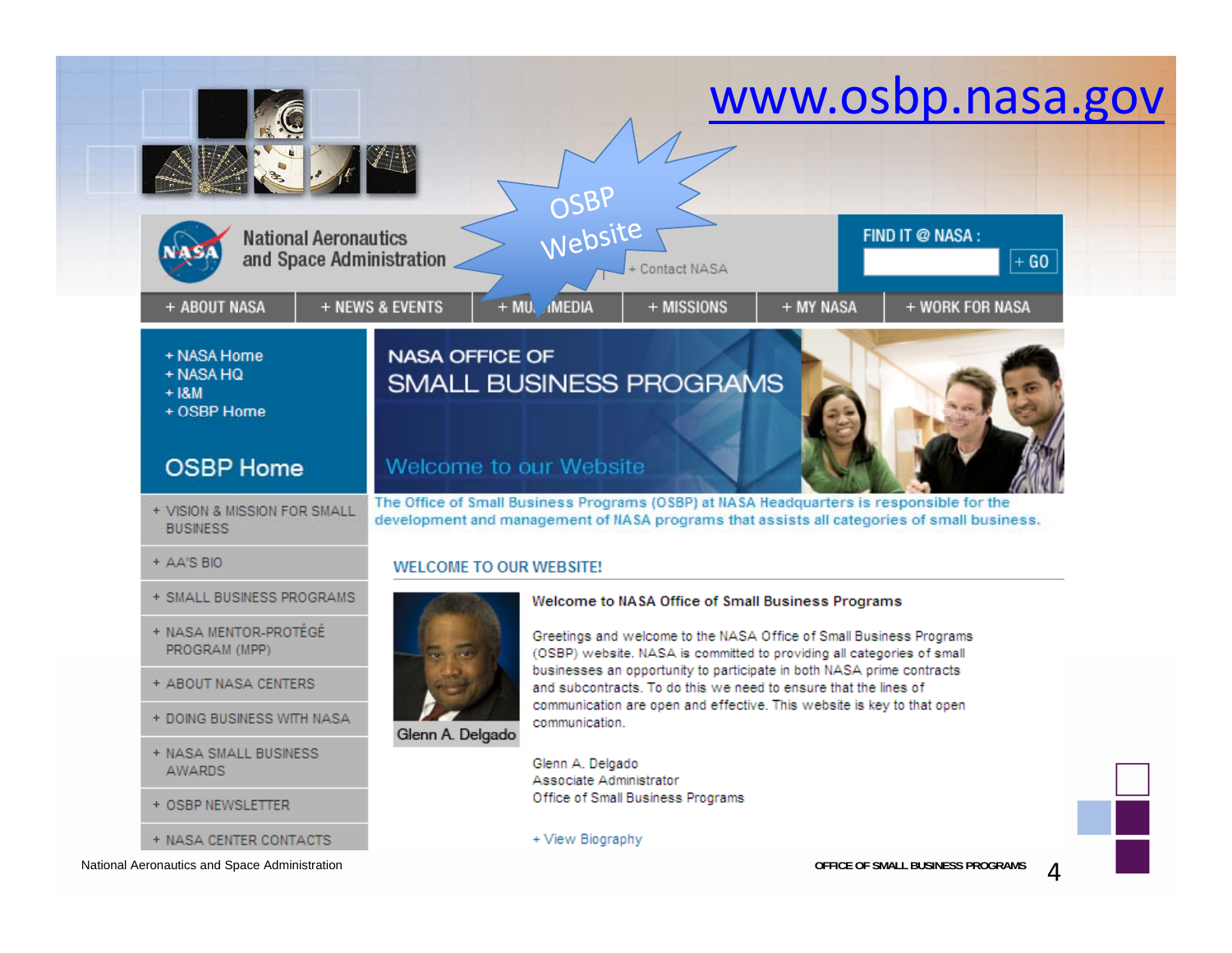

### About NASA Centers

- + SMALL BUSINESS PROGRAMS
- + NASA MENTOR-PROTÉGÉ PROGRAM (MPP)
- ABOUT NASA'S SMALL **BUSINESS CENTERS**
- + DOING BUSINESS WITH NASA
- + NASA SMALL BUSINESS **AWARDS**
- + OSBP NEWSLETTER
- + NASA CENTER CONTACTS
- + NASA OUTREACH AND **EVENTS**

#### ABOUT NASA'S OFFICE OF SMALL BUSINESS PROGRAMS



National Aeronautics and Space Administration **Constrainers OFFICE OF SMALL BUSINESS PROGRAMS**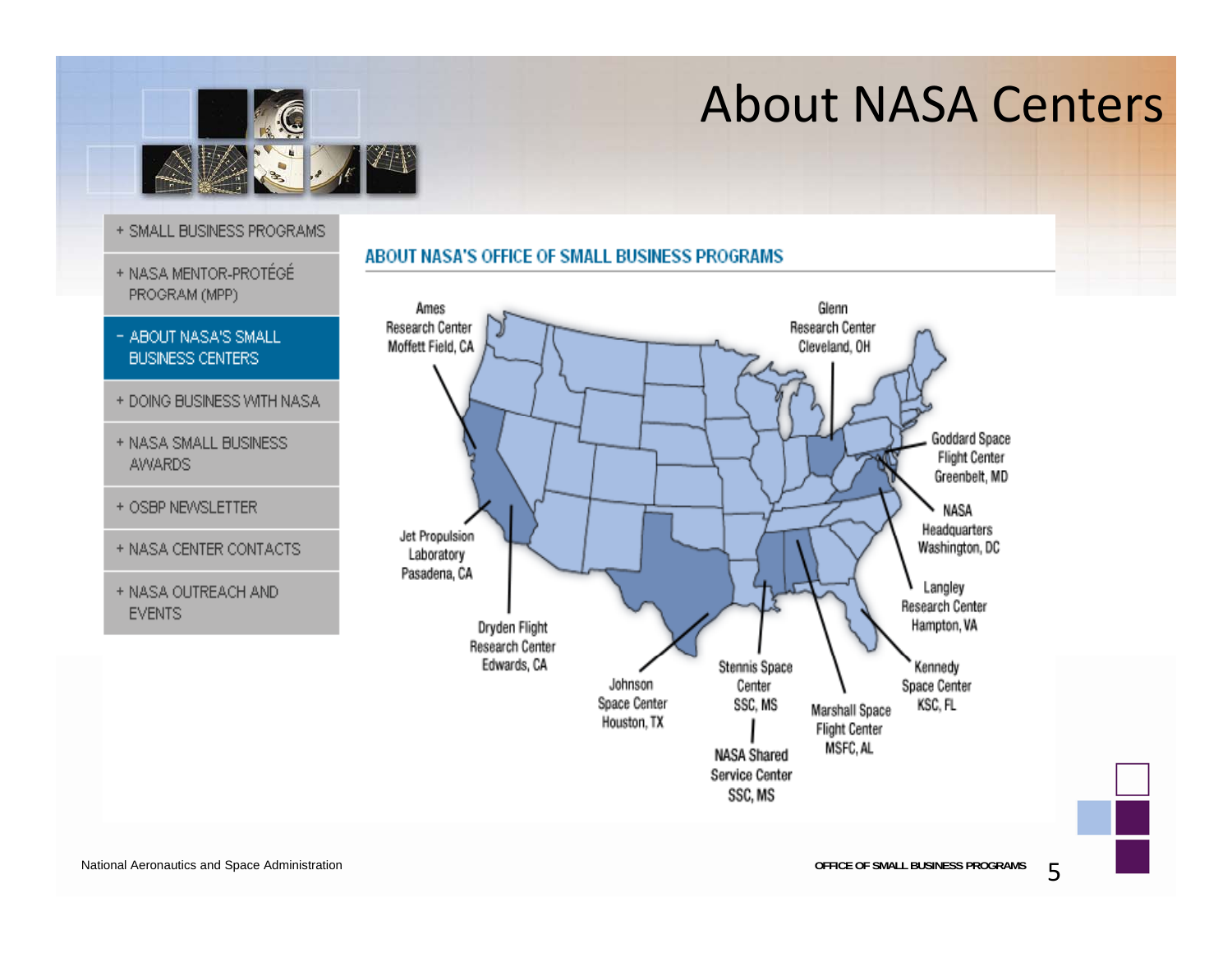

# Marshall Space Flight Center (MSFC)

Marshall Space Flight Center

What We Buy

Contact: David Brock, 256-544-0267, Fax: 256-544-5851, david.e.brock@nasa.gov Marshall Space Flight Center, AL 35812-0001

On the Web: www.nasa.gov/centers/marshall/home

Marshall Space Flight Center (MSFC) serves as a systems developer and integrator for exploration and science missions. It advances Agency priorities with its full life-cycle engineering capabilities, developing and integrating human and scientific space flight systems from concept to development to operation. The Center's work in advanced materials and manufacturing processes and scientific research in specialized areas rounds out its portfolio.



National Aeronautics and Space Administration **Constrainers CONSERVING CONSTRUSTED ACTS CONSTRUSTED A** OFFICE OF SMALL BUSINESS PROGRAMS **6**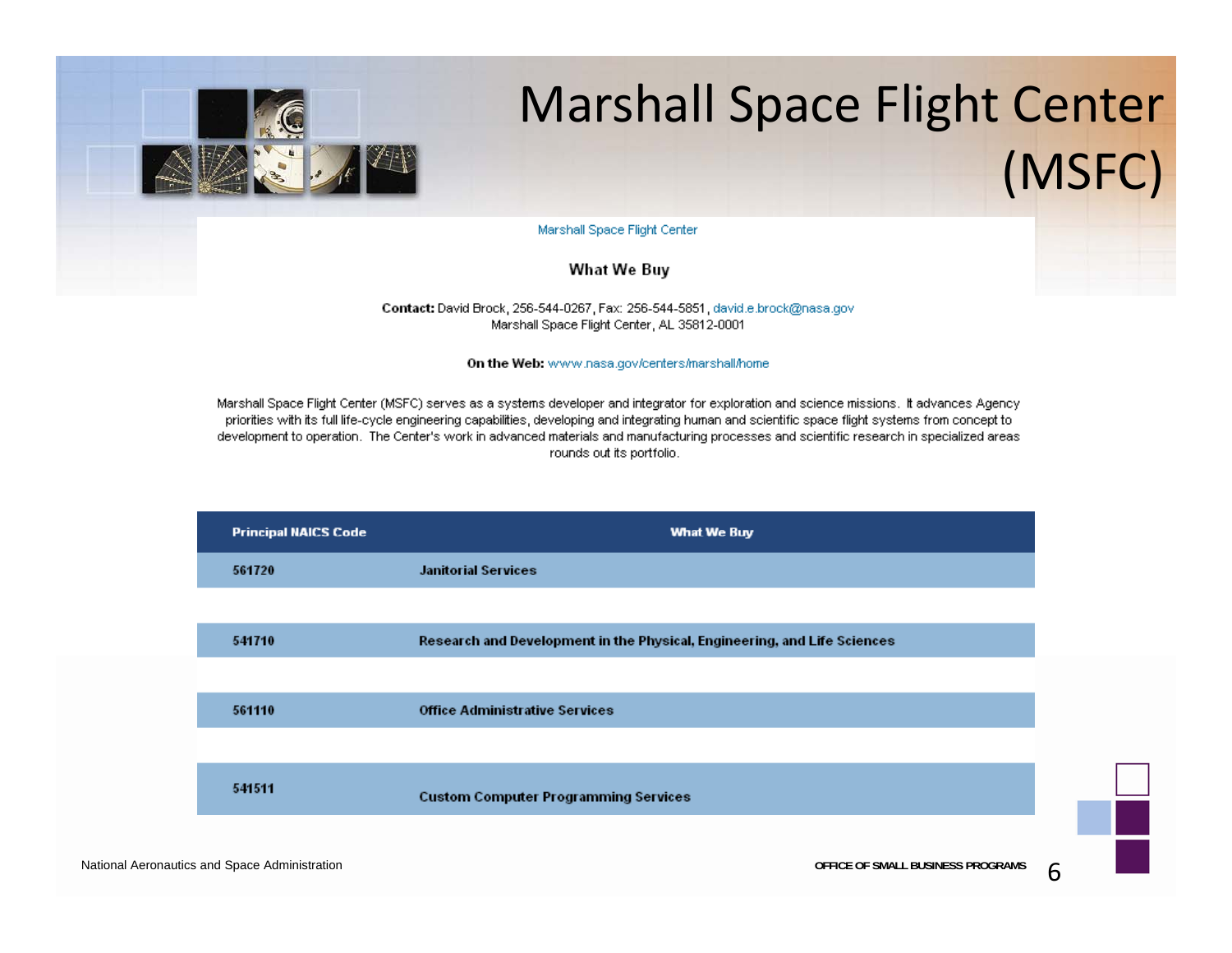

# NASA Small Business Specialists (SBS)

| <b>AMES Research Center (ARC)</b>                                      | Lupe Velasquez          | $(650) 604 - 4522$ | lupe.m.velasquez@nasa.gov     |
|------------------------------------------------------------------------|-------------------------|--------------------|-------------------------------|
| <b>DRYDEN Flight Research Center (DFRC)</b>                            | Robert Medina           | $(661)$ 276-3343   | robert.medina-1@nasa.gov      |
| <b>GLENN Research Center (GRC)</b>                                     | <b>Timothy Pierce</b>   | $(216)$ 433-2147   | timothy.c.pierce@nasa.gov     |
| <b>GODDARD Space Flight Center (GSFC)</b><br>and HQ Acquisition Branch | Gilberto DelValle       | (301) 286-8136     | gilberto.delvalle-1@nasa.gov  |
| Jet Propulsion Laboratory (JPL)                                        | <b>Martin Ramirez</b>   | (818) 354-6093     | martin.m.ramirez@ipl.nasa.gov |
| <b>JOHNSON Space Center (JSC)</b>                                      | <b>Charles Williams</b> | $(281)$ 483-5933   | charles.t.williams@nasa.gov   |
| <b>KENNEDY Space Center (KSC)</b>                                      | Larry Third             | (321) 867-7357     | larry.m.third@nasa.gov        |
| LANGLEY Research Center (LaRC)                                         | <b>Randy Manning</b>    | $(757) 864 - 6074$ | randy.a.manning@nasa.gov      |
| <b>MARSHALL Space Flight Center (MSFC)</b>                             | David Brock             | $(256) 544 - 0267$ | david.e.brock@nasa.gov        |
| <b>NASA Management Office -JPL</b>                                     | <b>Angel Castillo</b>   | $(818)$ 354-1585   | angel.a.castillo@jpl.nasa.gov |
| <b>NASA Shared Services Center (NSSC)</b>                              | John Cecconi            | $(228)$ 813-6810   | john.a.cecconi@nasa.gov       |
| <b>STENNIS Space Center (SSC)</b>                                      | Michelle Stracener      | (228) 688-1720     | michelle.m.stracener@nasa.gov |

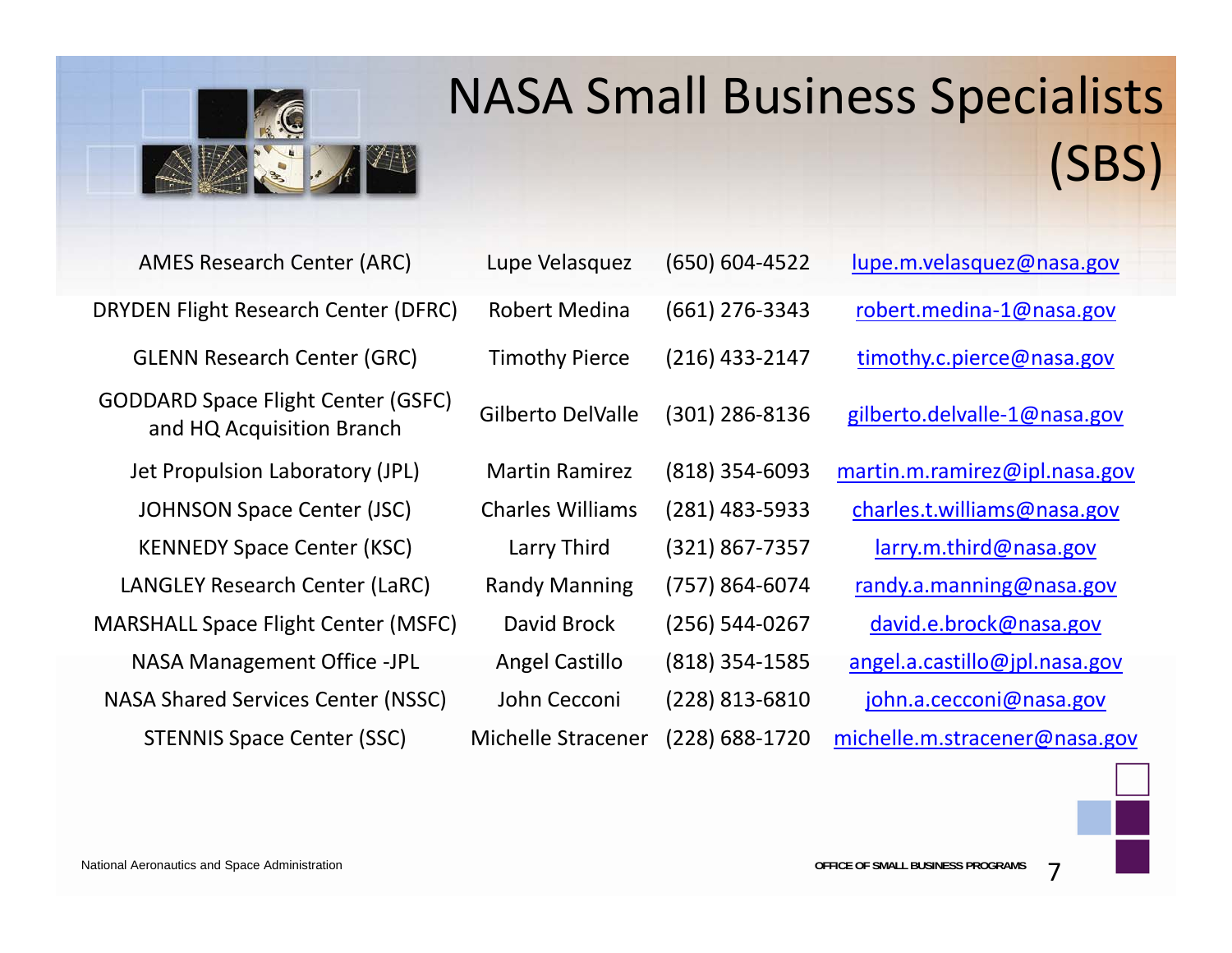

- **≻ Small Business Training** 
	- $\checkmark$  Procurement / Program / Technical
	- **√ Source Boards**
- **≻** Small Business Utilization Clause
	- $\checkmark$  Separate Evaluation Factor in RFP's
	- $\checkmark$  Special Section "H" Clause
	- $\checkmark$  Subcontracting Plan Evaluations Plans

National Aeronautics and Space Administration **OFFICE OF SMALL BUSINESS PROGRAMS**

Initiatives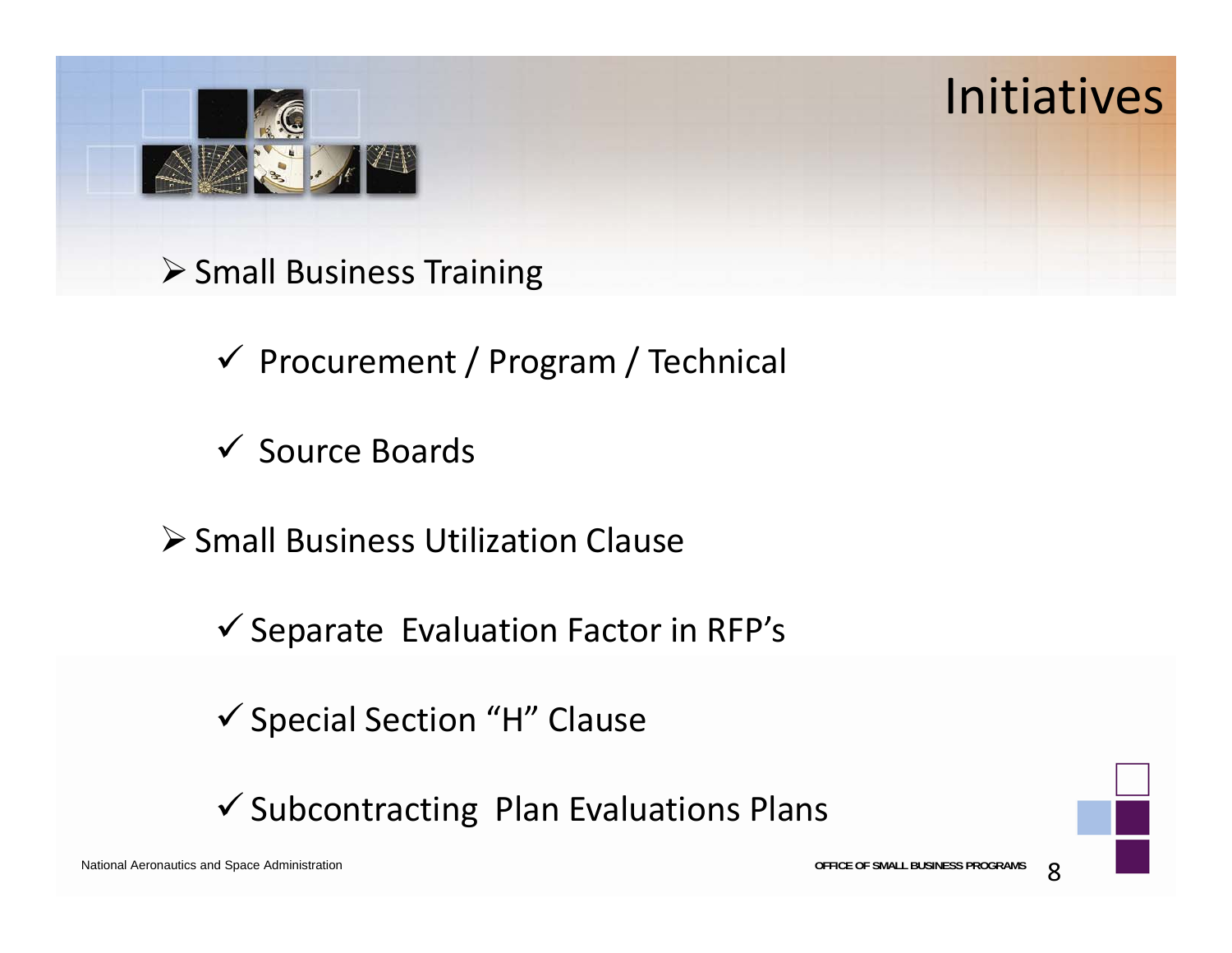

- Joint Counseling
	- $\checkmark$  NASA / Large Prime Partners / Other Tenants
- NASA Vendor Database
	- $\checkmark$  Combine all Center Databases
	- $\checkmark$  Better Market Research



National Aeronautics and Space Administration **Constrainers OFFICE OF SMALL BUSINESS PROGRAMS O**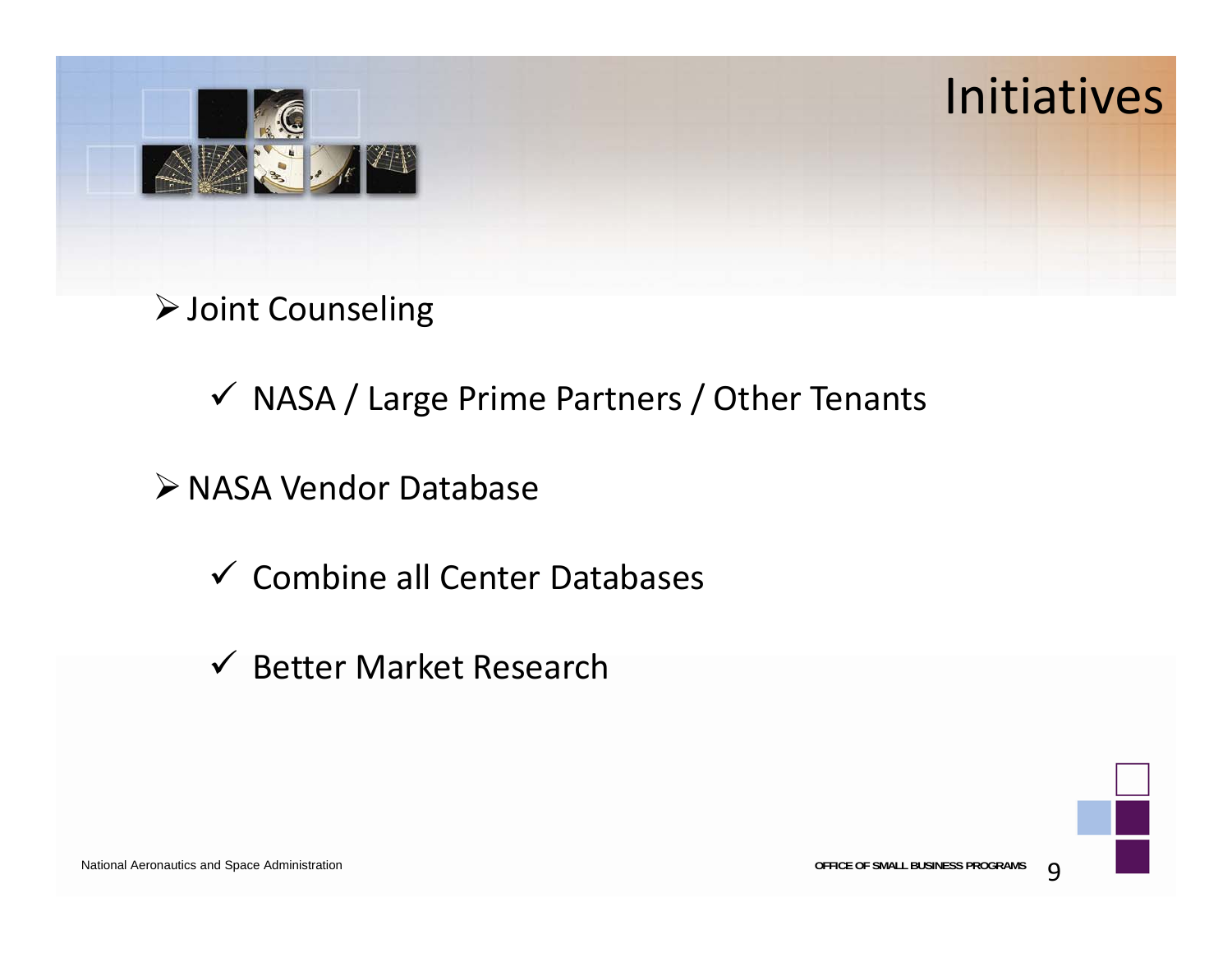

Mentor‐Protégé Program

 $\checkmark$  SBIR Phase II Component

Proposed FY‐12 Changes

▶ Prime Small Business Reporting

 $\checkmark$  Track Primes Accomplishments

 $\checkmark$  Reported Every 6 Months



Initiatives

National Aeronautics and Space Administration **Contract of SMALL BUSINESS PROGRAMS OFFICE OF SMALL BUSINESS PROGRAMS**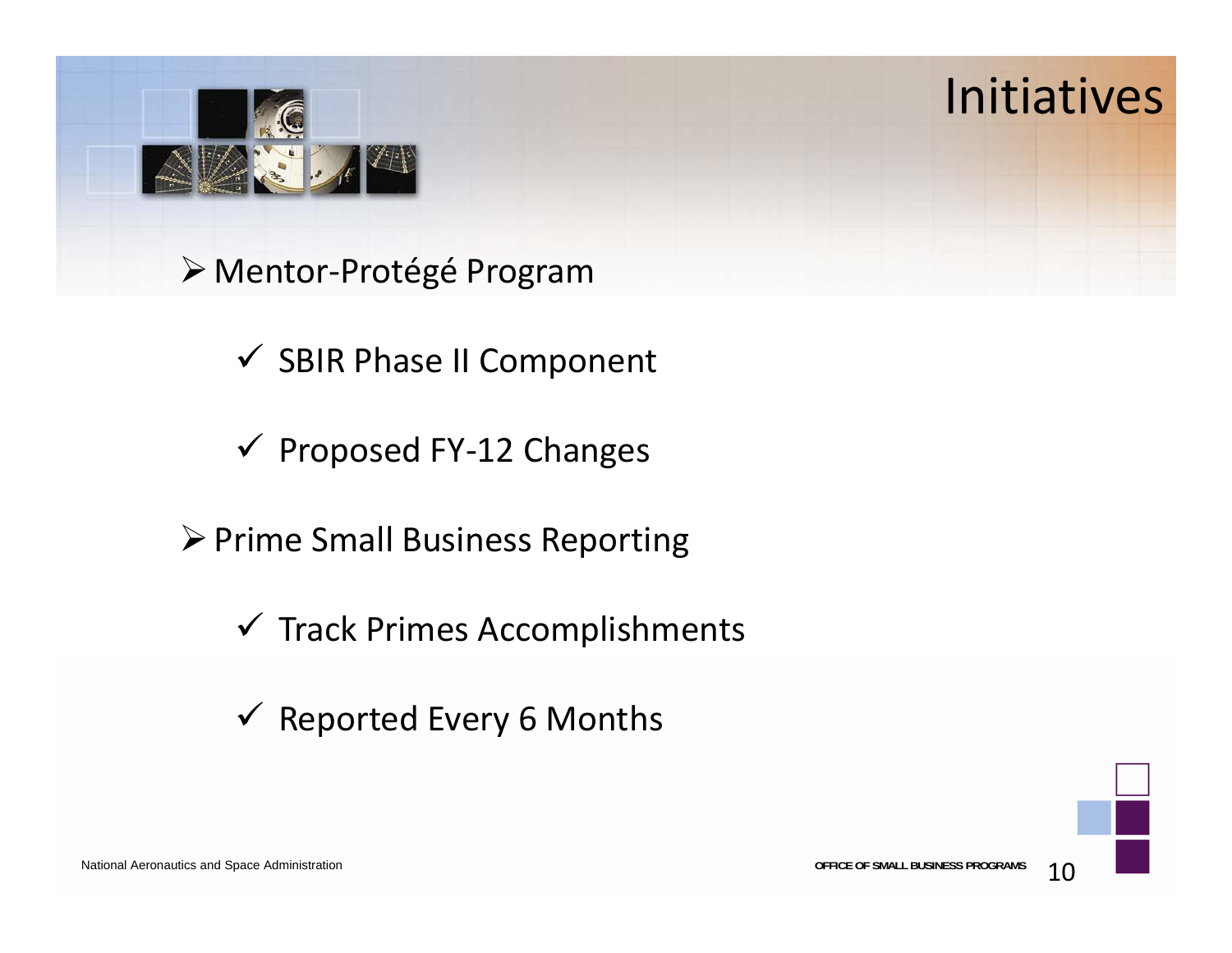

## Small Business Reporting

#### FY08 GSFC/HQ Individual Subcontracting Report as of December 31, 2008

Data Generated January 9, 2009 from eSRS

| # of ISR's Submitted and Approved in<br>FY 2008 | # of ISR's Meeting Negotiated Goals |               |              |              |              |              |  |  |
|-------------------------------------------------|-------------------------------------|---------------|--------------|--------------|--------------|--------------|--|--|
|                                                 | <b>SB</b>                           | <b>SDB</b>    | SDVOSB       | <b>VOSB</b>  | <b>WOSB</b>  | HUBZone      |  |  |
| Submitted/Approved<br>114/110                   | 72/110<br>65%                       | 48/110<br>44% | 49/84<br>58% | 22/42<br>53% | 37/43<br>86% | 14/22<br>64% |  |  |
|                                                 |                                     |               |              |              |              |              |  |  |
|                                                 |                                     |               |              |              |              |              |  |  |
|                                                 |                                     |               |              |              |              |              |  |  |

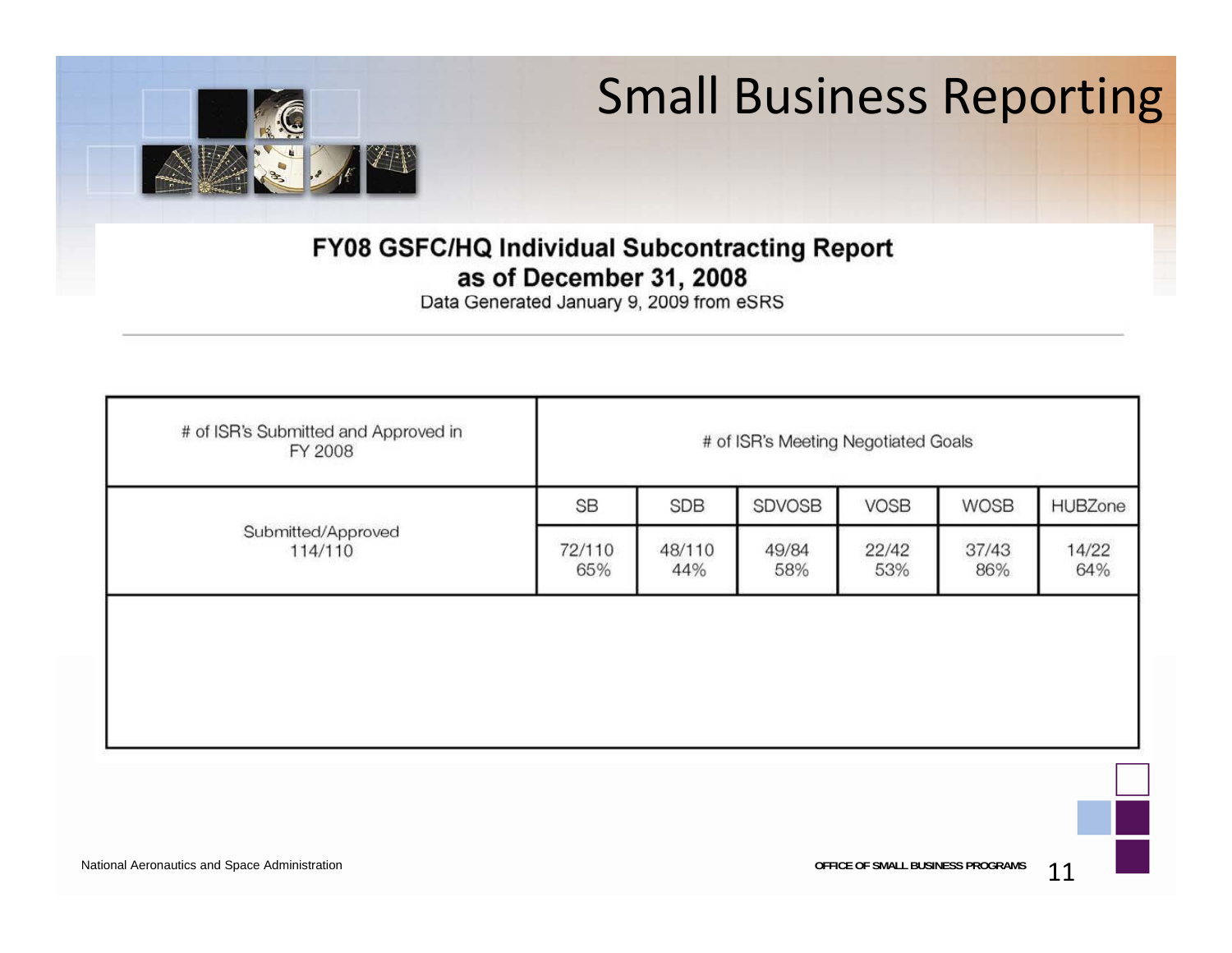

# New Standard Clauses – Section L WBS work to SB Subs

| Name of<br><b>Subcontractor</b><br>(NAICS for work<br>being performed by<br>subcontractors) | <b>DUNS</b><br>Number,<br>and/or CAGE<br>Code | Type of<br><b>Business (SB,</b><br>SDB, WOSB,<br>HBZ, VO,<br>SDVOSB) | <b>Hours</b><br>proposed | <b>Hours as</b><br>percentage of<br>total effort | <b>PWS</b><br>Paragraph to<br>be performed | <b>Percentage of work</b><br>subcontracted out by<br>this contractor to other<br>than small businesses |
|---------------------------------------------------------------------------------------------|-----------------------------------------------|----------------------------------------------------------------------|--------------------------|--------------------------------------------------|--------------------------------------------|--------------------------------------------------------------------------------------------------------|
| XYZ Corp. (811212)                                                                          | 01345 DUNS<br>123456789                       | SB, SDB                                                              | 19,000                   | 1.18%                                            | 3.1.1, 3.1.2<br>$3.1.3.1$ ,<br>3.1.3.2     |                                                                                                        |
| Acme Ltd. (541519)                                                                          |                                               | <b>SB</b>                                                            | 320,000                  | 20.00%                                           | 3.1.3, 3.1.4                               |                                                                                                        |
| Smith, Jones and<br>Assoc. (541512)                                                         |                                               | SB, SDB, HBZ                                                         | 85,000                   | 5.31%                                            | 3.1.4                                      |                                                                                                        |
| ABC Co. (334111)                                                                            |                                               | SB, VOSB,<br><b>SDVOSB</b>                                           | 264,000                  | 16.50%                                           | 3.1.5                                      |                                                                                                        |
| Triple A Inc.<br>(541511)                                                                   |                                               | SB, SDB                                                              | 83,000                   | 5.19%                                            | 3.1.9                                      |                                                                                                        |